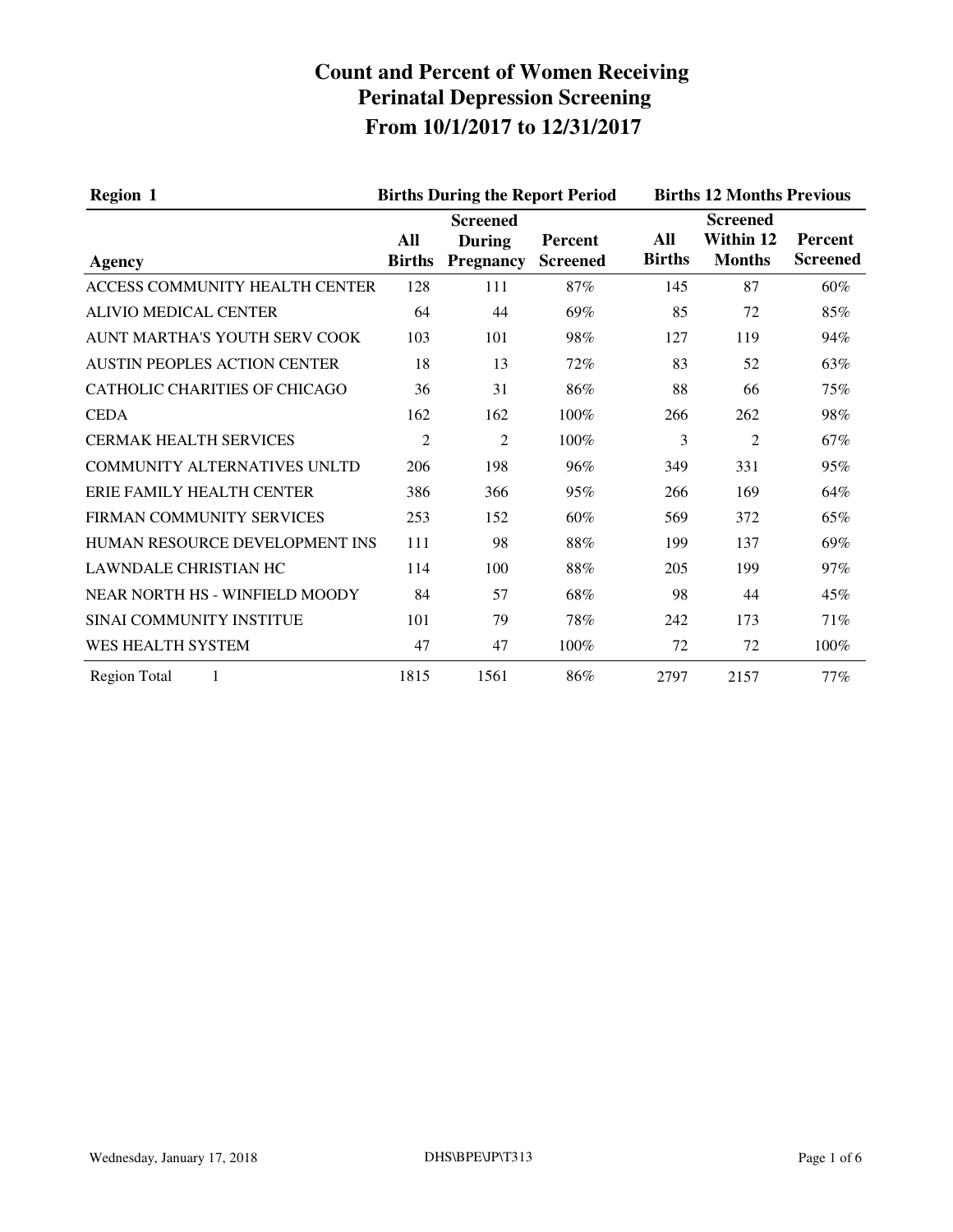| <b>Region 2</b>                       |                      | <b>Births During the Report Period</b>               |                            | <b>Births 12 Months Previous</b> |                                               |                            |
|---------------------------------------|----------------------|------------------------------------------------------|----------------------------|----------------------------------|-----------------------------------------------|----------------------------|
| <b>Agency</b>                         | All<br><b>Births</b> | <b>Screened</b><br><b>During</b><br><b>Pregnancy</b> | Percent<br><b>Screened</b> | All<br><b>Births</b>             | <b>Screened</b><br>Within 12<br><b>Months</b> | Percent<br><b>Screened</b> |
| AUNT MARTHA'S YOUTH SERV KANE         | 71                   | 70                                                   | 99%                        | 90                               | 89                                            | 99%                        |
| <b>BOONE CHD</b>                      | 20                   | 16                                                   | 80%                        | 47                               | 44                                            | 94%                        |
| <b>CARROLL CHD</b>                    | 10                   | 9                                                    | 90%                        | 8                                | 8                                             | 100%                       |
| <b>DEKALB CHD</b>                     | 74                   | 74                                                   | 100%                       | 113                              | 109                                           | 96%                        |
| <b>DUPAGE CHD</b>                     | 355                  | 355                                                  | 100%                       | 542                              | 534                                           | 99%                        |
| <b>GREATER ELGIN FAMILY CARE CNTR</b> | 175                  | 164                                                  | 94%                        | 235                              | 218                                           | 93%                        |
| <b>GRUNDY CHD</b>                     | 16                   | 16                                                   | 100%                       | 27                               | 27                                            | 100%                       |
| KANKAKEE CHD-BRADLEY                  | 103                  | 90                                                   | 87%                        | 167                              | 143                                           | 86%                        |
| <b>KENDALL CHD</b>                    | 14                   | 13                                                   | 93%                        | 32                               | 30                                            | 94%                        |
| <b>LAKE CHD</b>                       | 472                  | 377                                                  | 80%                        | 669                              | 495                                           | 74%                        |
| <b>LEE CHD</b>                        | 21                   | 19                                                   | 90%                        | 30                               | 28                                            | 93%                        |
| MCHENRY CHD                           | 99                   | 94                                                   | 95%                        | 177                              | 158                                           | 89%                        |
| <b>OGLE CHD</b>                       | 20                   | 20                                                   | 100%                       | 13                               | 13                                            | 100%                       |
| STEPHENSON CHD                        | 62                   | 62                                                   | 100%                       | 76                               | 76                                            | 100%                       |
| <b>VNA FOX VALLEY</b>                 | 210                  | 201                                                  | 96%                        | 393                              | 381                                           | 97%                        |
| WHITESIDE CHD                         | 46                   | 46                                                   | 100%                       | 64                               | 63                                            | 98%                        |
| WILL CHD                              | $\overline{2}$       | $\mathbf{0}$                                         | $0\%$                      | 20                               | 18                                            | 90%                        |
| <b>WINNEBAGO CHD</b>                  | 14                   | $\boldsymbol{0}$                                     | $0\%$                      | 13                               | 10                                            | 77%                        |
| <b>Region Total</b><br>$\overline{2}$ | 1784                 | 1626                                                 | 91%                        | 2716                             | 2444                                          | 90%                        |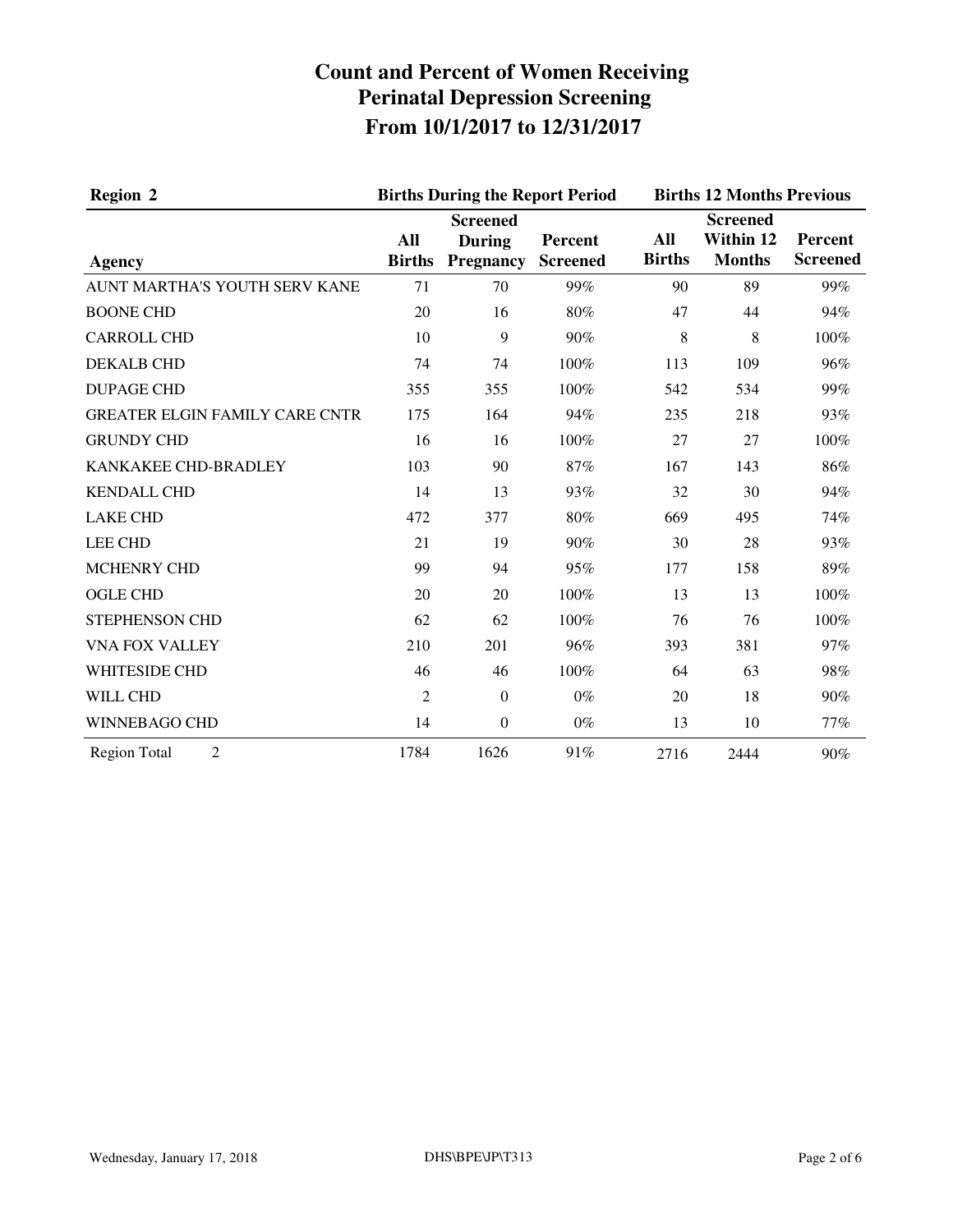| <b>Region 3</b><br>Agency             | <b>Births During the Report Period</b> | <b>Births 12 Months Previous</b>                     |                            |                      |                                               |                            |
|---------------------------------------|----------------------------------------|------------------------------------------------------|----------------------------|----------------------|-----------------------------------------------|----------------------------|
|                                       | All<br><b>Births</b>                   | <b>Screened</b><br><b>During</b><br><b>Pregnancy</b> | Percent<br><b>Screened</b> | All<br><b>Births</b> | <b>Screened</b><br>Within 12<br><b>Months</b> | Percent<br><b>Screened</b> |
| <b>CHAMPAIGN-URBANA PHD</b>           | 115                                    | 102                                                  | 89%                        | 217                  | 206                                           | 95%                        |
| <b>FORD CHD</b>                       | 5                                      | 5                                                    | 100%                       | 23                   | $\overline{4}$                                | 17%                        |
| <b>FULTON CHD</b>                     | 27                                     | 27                                                   | 100%                       | 31                   | 21                                            | 68%                        |
| <b>HENDERSON CHD</b>                  | 5                                      | 5                                                    | 100%                       | 4                    | 4                                             | 100%                       |
| <b>HENRY CHD</b>                      | 26                                     | 26                                                   | 100%                       | 52                   | 52                                            | 100%                       |
| <b>KNOX CHD</b>                       | 27                                     | 27                                                   | 100%                       | 71                   | 58                                            | 82%                        |
| <b>LASALLE CHD</b>                    | 90                                     | 83                                                   | 92%                        | 125                  | 111                                           | 89%                        |
| <b>LIVINGSTON CHD</b>                 | 7                                      | 7                                                    | 100%                       | 29                   | 28                                            | 97%                        |
| <b>MARSHALL CHD</b>                   | 9                                      | $\tau$                                               | 78%                        | 8                    | 8                                             | 100%                       |
| <b>MASON CHD</b>                      | 3                                      | 3                                                    | 100%                       | 15                   | 11                                            | 73%                        |
| <b>MCLEAN CHD</b>                     | 83                                     | 78                                                   | 94%                        | 145                  | 123                                           | 85%                        |
| <b>MERCER CHD</b>                     | 10                                     | 10                                                   | 100%                       | 19                   | 19                                            | 100%                       |
| <b>PUTNAM CHD</b>                     | 5                                      | 5                                                    | 100%                       | 2                    | 2                                             | 100%                       |
| ROCK ISLAND CHD                       | 138                                    | 135                                                  | 98%                        | 218                  | 160                                           | 73%                        |
| <b>TASC</b>                           | 32                                     | 30                                                   | 94%                        | 35                   | 33                                            | 94%                        |
| <b>TAZEWELL CHD</b>                   | 35                                     | 31                                                   | 89%                        | 113                  | 85                                            | 75%                        |
| <b>WARREN CHD</b>                     | 25                                     | 25                                                   | 100%                       | 18                   | 18                                            | 100%                       |
| $\overline{3}$<br><b>Region Total</b> | 642                                    | 606                                                  | 94%                        | 1125                 | 943                                           | 84%                        |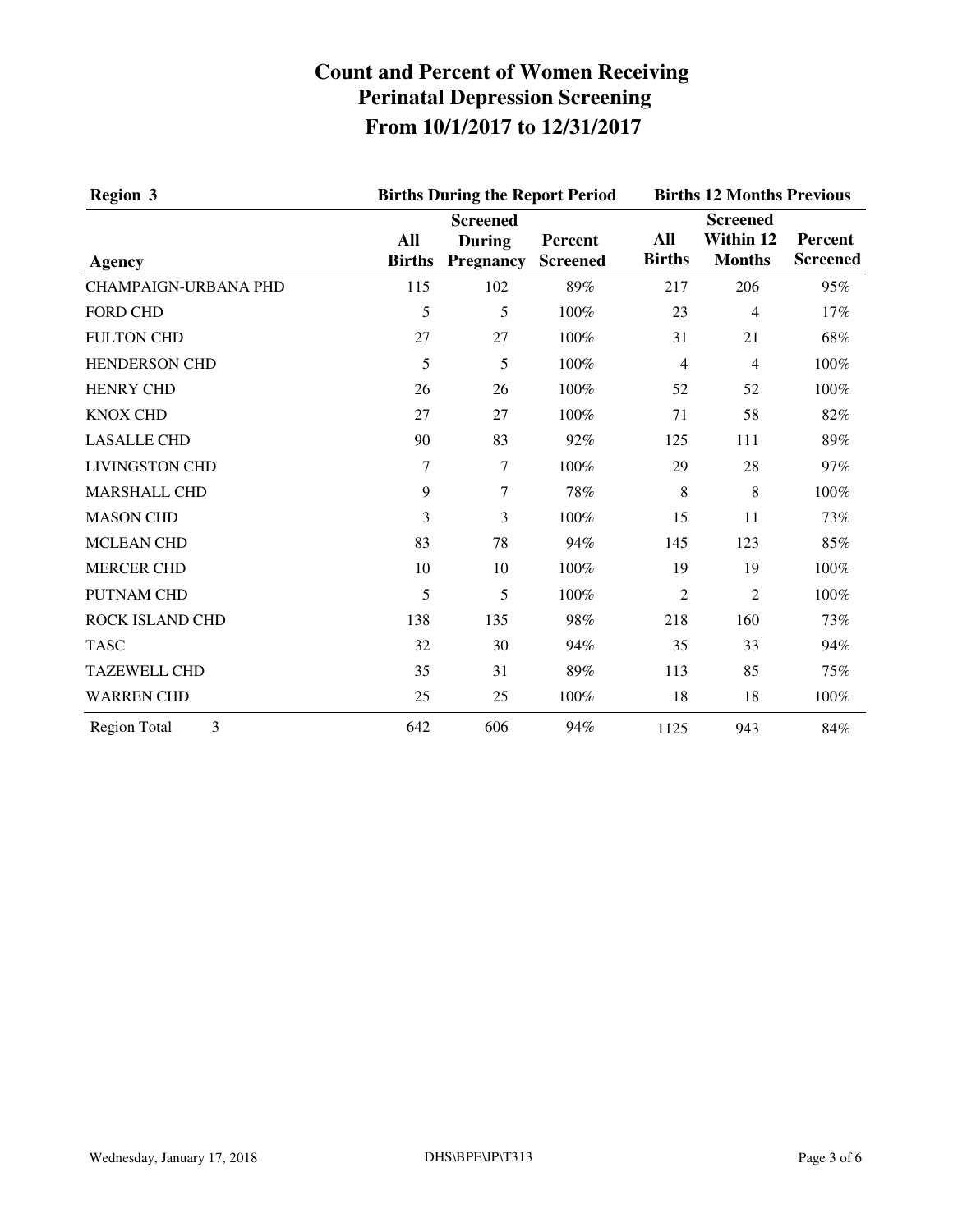| Region 4                              |                             | <b>Births During the Report Period</b>               |                            |                      | <b>Births 12 Months Previous</b>              |                            |  |
|---------------------------------------|-----------------------------|------------------------------------------------------|----------------------------|----------------------|-----------------------------------------------|----------------------------|--|
| <b>Agency</b>                         | <b>All</b><br><b>Births</b> | <b>Screened</b><br><b>During</b><br><b>Pregnancy</b> | Percent<br><b>Screened</b> | All<br><b>Births</b> | <b>Screened</b><br>Within 12<br><b>Months</b> | Percent<br><b>Screened</b> |  |
| <b>ADAMS CHD</b>                      | 32                          | 18                                                   | 56%                        | 70                   | 53                                            | 76%                        |  |
| <b>CASS CHD</b>                       | 9                           | 9                                                    | 100%                       | 20                   | 20                                            | 100%                       |  |
| <b>CHRISTIAN CHD</b>                  | 18                          | 18                                                   | 100%                       | 28                   | 24                                            | 86%                        |  |
| <b>CLARK CHD</b>                      | $\tau$                      | $\tau$                                               | 100%                       | 17                   | 16                                            | 94%                        |  |
| <b>COLES CHD</b>                      | 29                          | 29                                                   | 100%                       | 48                   | 46                                            | 96%                        |  |
| <b>CUMBERLAND CHD</b>                 | $\tau$                      | 7                                                    | 100%                       | 10                   | $\overline{9}$                                | 90%                        |  |
| DEWITT-PIATT BI-CHD                   | 9                           | $\,8\,$                                              | 89%                        | 5                    | $\mathbf{1}$                                  | 20%                        |  |
| <b>DOUGLAS CHD</b>                    | 11                          | 11                                                   | 100%                       | 18                   | 18                                            | 100%                       |  |
| <b>EDGAR CHD</b>                      | 14                          | 14                                                   | 100%                       | 24                   | 24                                            | 100%                       |  |
| <b>EFFINGHAM CHD</b>                  | 10                          | 10                                                   | 100%                       | 22                   | 21                                            | 95%                        |  |
| <b>GREENE CHD</b>                     | 12                          | 12                                                   | 100%                       | 23                   | 23                                            | 100%                       |  |
| <b>JERSEY CHD</b>                     | 21                          | 20                                                   | 95%                        | 21                   | 20                                            | 95%                        |  |
| <b>LOGAN CHD</b>                      | 13                          | 10                                                   | 77%                        | 21                   | 17                                            | 81%                        |  |
| <b>MACON CHD</b>                      | 89                          | 47                                                   | 53%                        | 128                  | 96                                            | 75%                        |  |
| MONTGOMERY CHD                        | 29                          | 20                                                   | 69%                        | 42                   | 35                                            | 83%                        |  |
| <b>MORGAN CHD</b>                     | 16                          | 15                                                   | 94%                        | 31                   | 27                                            | 87%                        |  |
| MOULTRIE CHD                          | 7                           | 7                                                    | 100%                       | 12                   | 12                                            | 100%                       |  |
| PIKE CHD                              | 7                           | 7                                                    | 100%                       | 19                   | 19                                            | 100%                       |  |
| <b>SANGAMON CHD</b>                   | 179                         | 172                                                  | 96%                        | 256                  | 250                                           | 98%                        |  |
| <b>SCHUYLER CHD</b>                   | $\overline{2}$              | $\overline{2}$                                       | 100%                       | 3                    | $\overline{2}$                                | 67%                        |  |
| <b>SCOTT CHD</b>                      | 1                           | $\mathbf{1}$                                         | 100%                       | 8                    | 8                                             | 100%                       |  |
| <b>SHELBY CHD</b>                     | 14                          | 14                                                   | 100%                       | 26                   | 25                                            | 96%                        |  |
| $\overline{4}$<br><b>Region Total</b> | 536                         | 458                                                  | 85%                        | 852                  | 766                                           | 90%                        |  |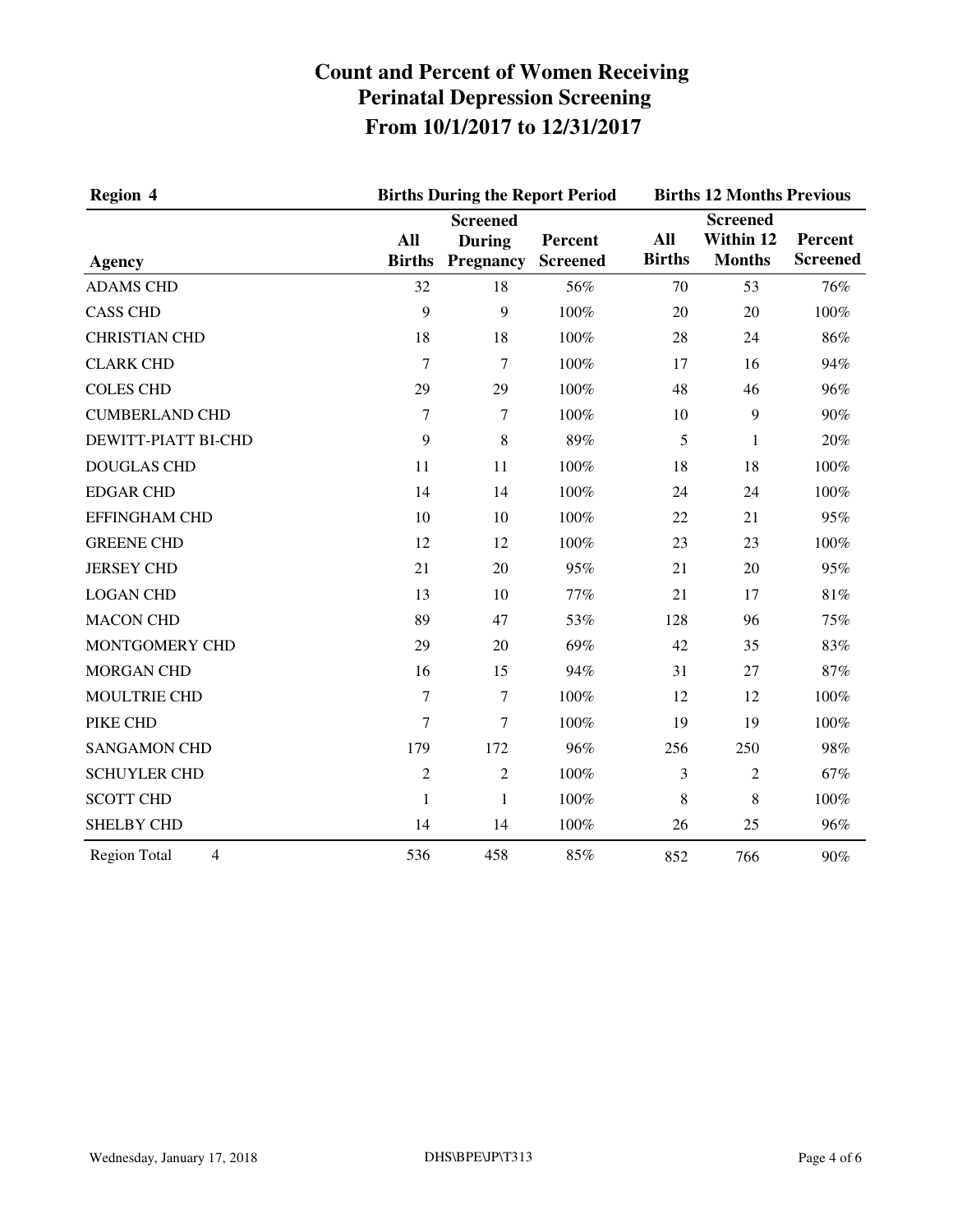| Region 5                         |                      | <b>Births During the Report Period</b>               |                            | <b>Births 12 Months Previous</b> |                                               |                            |
|----------------------------------|----------------------|------------------------------------------------------|----------------------------|----------------------------------|-----------------------------------------------|----------------------------|
| <b>Agency</b>                    | All<br><b>Births</b> | <b>Screened</b><br><b>During</b><br><b>Pregnancy</b> | Percent<br><b>Screened</b> | All<br><b>Births</b>             | <b>Screened</b><br>Within 12<br><b>Months</b> | Percent<br><b>Screened</b> |
| <b>BOND CHD</b>                  | 15                   | 15                                                   | 100%                       | 23                               | 22                                            | 96%                        |
| <b>CLAY CHD</b>                  | 12                   | 12                                                   | 100%                       | 37                               | 35                                            | 95%                        |
| <b>CLINTON CHD</b>               | 16                   | 16                                                   | 100%                       | 20                               | 19                                            | 95%                        |
| COORDINATED YOUTH SERVICES       | 154                  | 153                                                  | 99%                        | 248                              | 246                                           | 99%                        |
| <b>CRAWFORD CHD</b>              | 13                   | 13                                                   | 100%                       | 20                               | 19                                            | 95%                        |
| <b>EAST SIDE HEALTH DISTRICT</b> | 113                  | 95                                                   | 84%                        | 172                              | 106                                           | 62%                        |
| EGYPTIAN PUBLIC AND MENTAL HD    | 42                   | 42                                                   | 100%                       | 61                               | 57                                            | 93%                        |
| <b>FAYETTE CHD</b>               | 30                   | 29                                                   | 97%                        | 41                               | 40                                            | 98%                        |
| FRANKLIN-WILLIAMSON CHD          | 59                   | 56                                                   | 95%                        | 107                              | 104                                           | 97%                        |
| <b>HAMILTON CHD</b>              | 6                    | 6                                                    | 100%                       | $\overline{4}$                   | $\overline{4}$                                | 100%                       |
| <b>JACKSON CHD</b>               | 53                   | 53                                                   | 100%                       | 59                               | 58                                            | 98%                        |
| <b>JASPER CHD</b>                | 29                   | 29                                                   | 100%                       | 47                               | 47                                            | 100%                       |
| JEFFERSON CHD                    | 39                   | 39                                                   | 100%                       | 57                               | 55                                            | 96%                        |
| <b>LAWRENCE CHD</b>              | 13                   | 13                                                   | 100%                       | 21                               | 21                                            | 100%                       |
| <b>MARION CHD</b>                | 35                   | 35                                                   | 100%                       | 69                               | 60                                            | 87%                        |
| <b>MONROE CHD</b>                | $\mathbf{1}$         | $\mathbf{1}$                                         | 100%                       | 9                                | 9                                             | 100%                       |
| PERRY CHD                        | 12                   | 12                                                   | 100%                       | 10                               | 10                                            | 100%                       |
| <b>RANDOLPH CHD</b>              | 27                   | 25                                                   | 93%                        | 31                               | 31                                            | 100%                       |
| SOUTHERN SEVEN HD                | 64                   | 58                                                   | 91%                        | 108                              | 100                                           | 93%                        |
| <b>ST CLAIR CHD</b>              | 31                   | 31                                                   | 100%                       | 139                              | 135                                           | 97%                        |
| <b>WABASH CHD</b>                | 13                   | 12                                                   | 92%                        | 23                               | 23                                            | 100%                       |
| <b>WASHINGTON CHD</b>            | 8                    | 7                                                    | $88\%$                     | 8                                | 7                                             | $88\%$                     |
| <b>WAYNE CHD</b>                 | 17                   | 17                                                   | 100%                       | 16                               | 16                                            | 100%                       |
| 5<br><b>Region Total</b>         | 802                  | 769                                                  | 96%                        | 1330                             | 1224                                          | 92%                        |